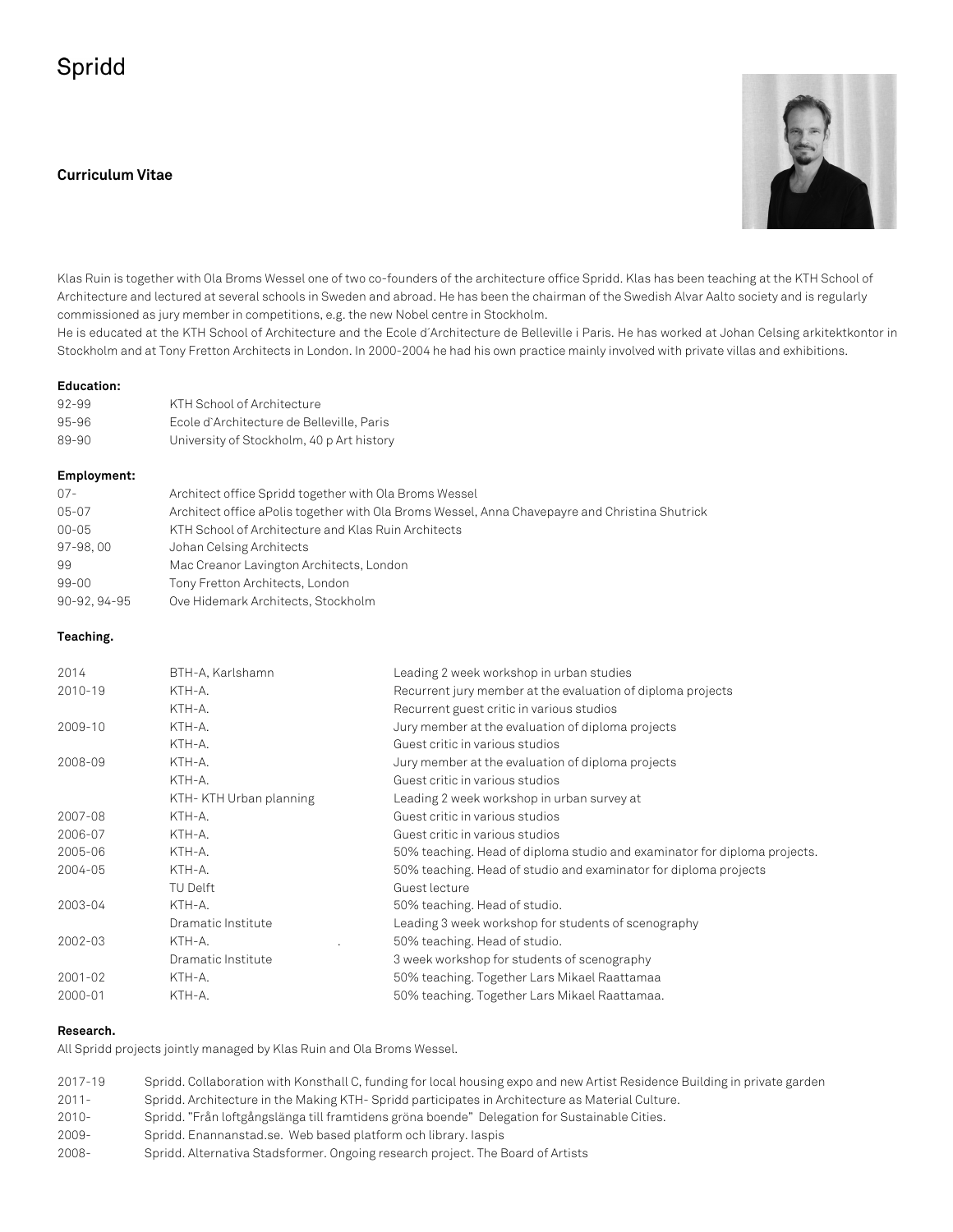#### **\* Work within Spridd (selected examples).**

All projects jointly managed by Klas Ruin and Ola Broms Wessel.

#### **Urban planning**

.

| $2019 -$    | Viby, Stockholm. Detailed development plan 100 000 m2 housing, school, pre school and square. Initial phase in progress. |
|-------------|--------------------------------------------------------------------------------------------------------------------------|
| $2019 -$    | Nyboda 1:17, Detailed development plan, 100 000 m2 housing. Initial phase in progress.                                   |
| $2016 -$    | Årby Norra, Eskilstuna, Detailed development plan 60 000 m2 housing, pre school, community building. In progress.        |
| 2015-17     | Gothenburg Harbor, the Jubilee park 2021. Invited competition in team with Lovely Landscape and artist Elin Strand Ruin. |
| 2014-18     | Albyberget, Botkyrka, Stockholm. Plan for alterations and additions of housing area of 1000 flats                        |
| 2013-17     | First prize in the Nordic Built Challenge. Regeneration of Fittia, Stockholm                                             |
| $2011 - 12$ | Development of Johanneslund for Upplands Väsby municipality with which Spridd has a frame agreement.                     |
| 2007        | "The Million dwelling". On the renovation of the Million Housing Program for Skanska                                     |
| Industry    |                                                                                                                          |

| $2011 -$ | Stora Enso, Hyltebruk. New management building . Office and control room. Planned start of construction Autumn 2012 |
|----------|---------------------------------------------------------------------------------------------------------------------|
| $2009 -$ | SJ Ledningscentral, Stockholm. New interior. Completed in 2009.                                                     |
| $2008 -$ | Forsmark. New masterplan. In progress.                                                                              |
| 2006-08  | Preemraff, Lysekil. New management building. Office and control room. Project stop autumn 2008.                     |
| $2006 -$ | Boliden, Aitik 36, Gällivare. New management building . Office and control room. Completed in 2009.                 |

#### **Singular buildings**

| 2017     | First prize invited competition. Sfinx, New housing in i Eskilstuna. In progress.                     |
|----------|-------------------------------------------------------------------------------------------------------|
| 2015-17  | House Blue. Housing Alby, Botkyrka. Building permit February 2017. Project stopped July 2017.         |
| 2017     | Housing "Weave" Norrkoping. First prize in national competition. Completed.                           |
| 2016     | The Wooden Box. New housing 20 flats, Vallastaden, Linköping. National housing exhibition. Completed. |
| $2011 -$ | Mosque, Rinkeby, Stockholm. In progress, building application phase spring 2019.                      |
| 2011     | Algö Culture house, Studio and home of artist Mikael Richter. Started 2005, completed in 2011.        |
| 2012     | Villa Logen, Sollentuna. Completed.                                                                   |
| 2013     | Villa Skogman, Helsinki archipelago. Completed.                                                       |
| 2010     | Villa Storm, Nacka. Completed 2010.                                                                   |
| 2010     | Villa Rosliden, Norrtälje. Completed 2010                                                             |
| 2010     | Villa Nylund, Helsinki archipelago. Completed in 2010                                                 |
| 2009     | Villa RR, Helsinki archipelago. Completed in 2009                                                     |

#### **Rebuilding and additions**

| $2017 -$ |  | First prize invited competition. Rebuilding and new addition to S:t Pauls church in central Stockjholm. In progress. |
|----------|--|----------------------------------------------------------------------------------------------------------------------|
|          |  |                                                                                                                      |
|          |  |                                                                                                                      |
|          |  |                                                                                                                      |

- 2013 New library interior in Näsby Park, Stockholm. Completed in 2012.
- 2010- Housing co-operative Kyrkbacken Solna. Renovation of a housing area of 300 flats.
- 2010- Housing co-operative Södermalm, Stockholm. Renovation of common facilities/space. Completed in the autumn of 2011.
- 2010 Interior architecture and a new permanent exhibition for Norrköping Visualization centre.1:st Prize in parallel commission. Completed.
- 2007- Portland, rebuilding of lobby and office and business space, St Petersburg, Russia. Completed in 2007.
- 2007- House of literature Nynäshamn, localizing and rebuilding. Dormant.
- 2006- Rebuilding of an attic, block Pålen 6, Stockholm. Completed in the spring of 2010.

#### **Exhibitions**

| 2016-17 | Bo.Nu.Då – 100 years of Swedish housing. Arkdes, the Swedish Architecture Museum, Stockholm. April 2016-jan 2017           |
|---------|----------------------------------------------------------------------------------------------------------------------------|
| 2014    | Venice Architecture Biennale 2014, - the Fittja pavilion presenting Fittja People's Palace                                 |
| 2014    | Venice Architecture Biennale 2014, Palazzo Bembo presenting the housing project WEAVE                                      |
| 2014    | Fittja People's Palace – exhibition in Fittja. In progress. Inauguration mars 2014                                         |
| 2010    | Husby Konsthall. Knitting House. Spridd co-operating partner of Elin Strand Ruin and The New Beauty Council.               |
| 2010    | Konsthall C. Spridd part of exhibition by Småstugebyrån/Per Hasselbergs about project "Byälvsvägen".                       |
| 2010    | Interior architecture and a new permanent exhibition for Norrköping Visualization centre.1:st Prize in parallel commission |
| 2010    | Moderna Museet 2010. Spridd part of exhibition by Småstugebyrån/Per Hasselbergs about project "Byälvsvägen".               |
| 2010-11 | Changing scenes, Bonniers konsthall, Stockholm. Model for artist Ylva Ogland.                                              |
| 2009-10 | Life forms, Bonniers Konsthall. Responsible for the exhibition architecture.                                               |
| 2007-08 | Against time, Bonniers Konsthall. Responsible for the exhibition architecture.                                             |
| 2007    | The image of the Police. New permanent exhibition at the Police Museum, Stockholm.                                         |
| 2006    | The exhibition "Industry land" at Museum of Labour, Norrköping. 1st Prize. Within aPolis. New permanent exhibition.        |